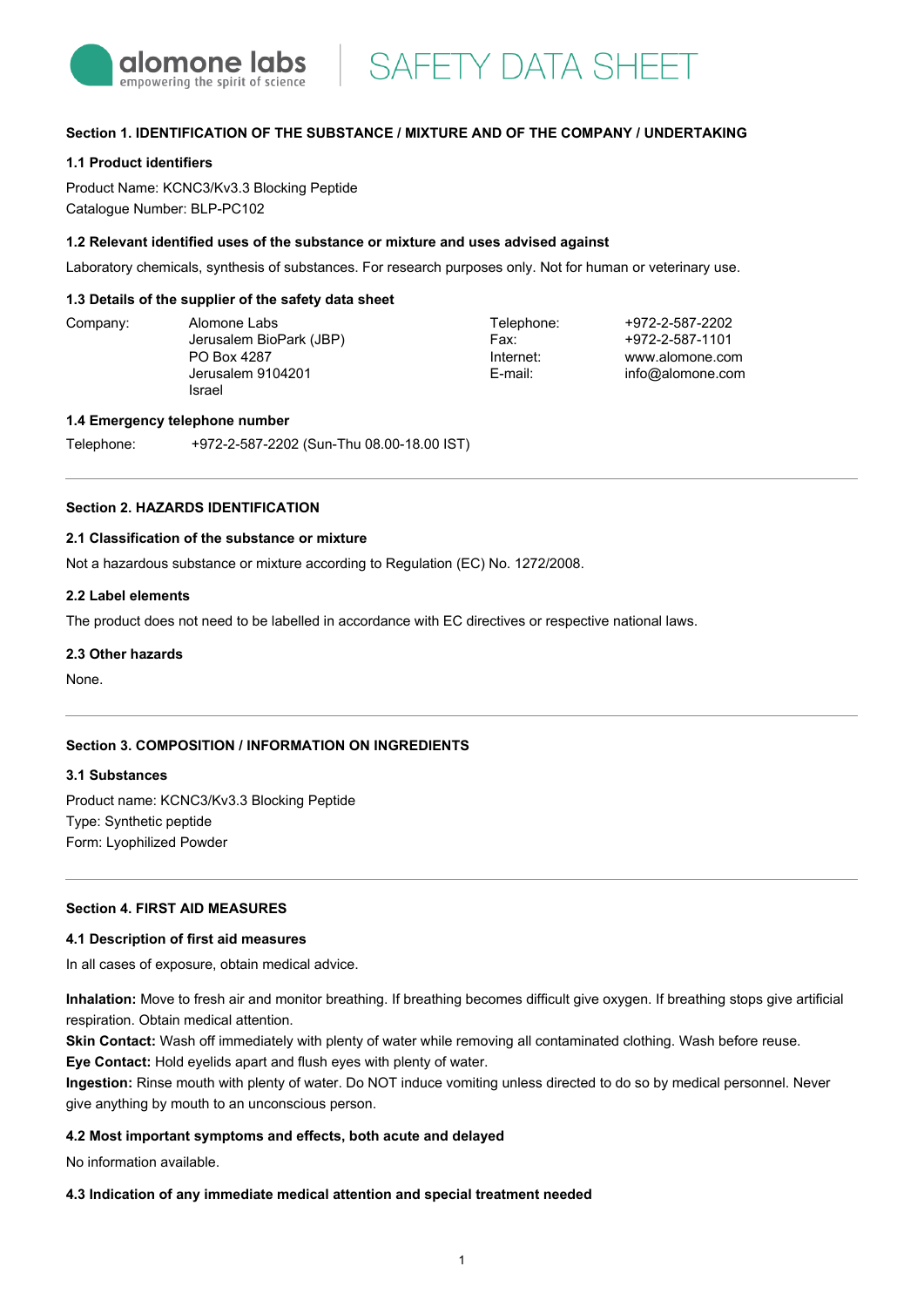## **Section 5. FIRE FIGHTING MEASURES**

### **5.1 Suitable extinguishing media**

Use dry chemical or carbon dioxide.

## **5.2 Special hazards arising from the substance or mixture**

Thermal decomposition can lead to release of toxic and corrosive gases/vapors.

## **5.3 Precautions for fire-fighters**

Wear self-contained breathing apparatus for firefighting and protective clothing to prevent contact with skin and eyes.

## **Section 6. ACCIDENTAL RELEASE MEASURES**

## **6.1 Personal precautions, protective equipment and emergency procedures**

Do not take action without suitable protective clothing. Evacuate personnel to safe areas. Ensure adequate ventilation. Avoid dust formation. Avoid breathing vapors, mist or gas.

### **6.2 Environmental precautions**

Do not let product enter drains.

## **6.3 Containment and clean-up methods and materials**

Cover liquid spill with sand, earth or other non-combustible absorbent material. Cover powder spill with plastic sheet or tarp to minimize spreading. Sweep up and shovel. Keep in suitable, closed containers for disposal.

## **Section 7. HANDLING AND STORAGE**

### **7.1 Precautions for safe handling**

Keep away from heat. Keep away from source of ignition. Empty containers pose a fire risk, evaporate the residue under a fume hood. Avoid contact with skin. Wear suitable protective clothing. In case of insufficient ventilation, wear suitable respiratory equipment. Avoid the formation and inhalation of dust/fumes. If ingested, seek medical advice immediately and show the container or the label.

## **7.2 Conditions for safe storage**

Keep container tightly closed. Keep container in a cool, well-ventilated area. Keep away from direct sunlight. Store at -20°C following shipment.

## **Section 8. EXPOSURE CONTROLS / PERSONAL PROTECTION**

### **8.1 Exposure guidelines**

Contains no substances with occupational exposure limit values.

### **8.2 Exposure controls**

Ensure adequate ventilation, especially in confined areas. Use in a fume hood where applicable. Ensure laboratory is equipped with a safety shower and eye wash station. General industrial hygiene practice.

### **Personal protective equipment**

### **Eye/face:** Safety goggles.

**Skin:** Chemical resistant gloves. Gloves should be inspected before use. Wash and dry hands thoroughly after handling.

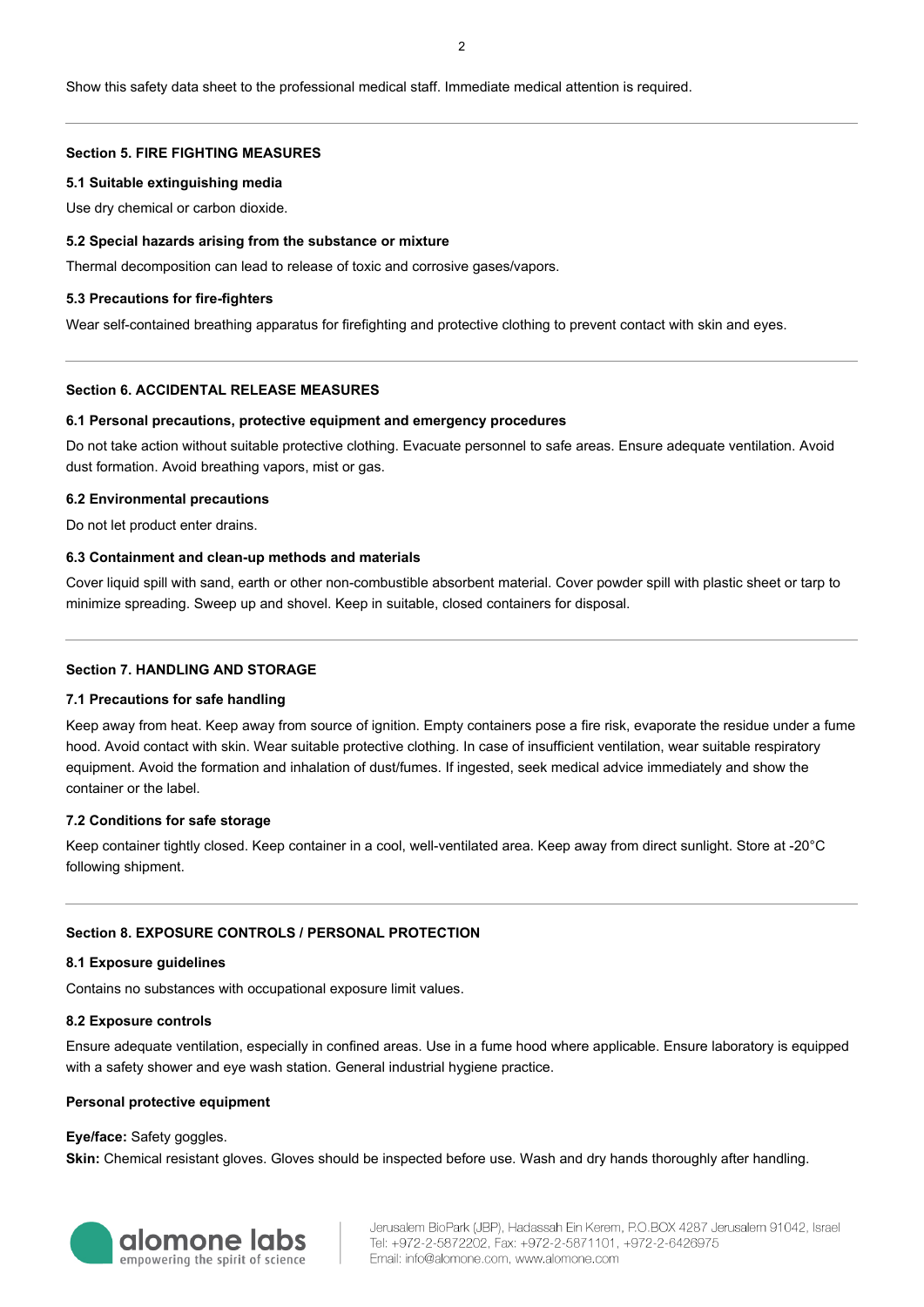**Body:** Wear appropriate protective clothing. Remove and wash contaminated clothing before re-use. **Respiratory protection:** Use a suitable respirator as conditions warrant.

### **Section 9. PHYSICAL AND CHEMICAL PROPERTIES**

#### **9.1 Basic physical and chemical properties**

Physical state: Powder form Odor: Not available Odor threshold: Not available pH: Not available Boiling point/range: Not available Flash point: Not available Evaporation rate: Not available Flammability (solid, gas): Not available Upper/lower flammability or explosive limits: Not available Melting/freezing point: Not available Vapor pressure: Not available

Vapor density: Not available Relative Density: Not available Explosive properties: Not available Flash point: Not available Viscosity: Not available Solubility: Water Partition coefficient: Not available Auto-ignition temperature: Not available Decomposition temperature: Not available Explosive properties: Not available Oxidizing properties: Not available

#### **9.2 Other information**

No data available.

## **Section 10. STABILITY AND REACTIVITY**

#### **10.1 Reactivity**

Stable under recommended transport or storage conditions.

#### **10.2 Chemical stability**

Stable under recommended conditions.

#### **10.3 Possibility of hazardous reactions**

Hazardous reactions will not occur under normal transport or storage conditions. Decomposition may occur on exposure to conditions or materials listed below.

#### **10.4 Conditions to avoid**

Heat.

#### **10.5 Incompatible materials**

Strong oxidizing agents, strong acids/bases.

### **10.6 Hazardous combustion or decomposition products**

May emit toxic gases upon thermal decomposition.

#### **Section 11. TOXICOLOGICAL INFORMATION**

#### **11.1 Toxicological effects**

#### **Acute toxicity**

Does not present acute toxicity hazard based on supplied information.

## **Skin corrosion/irritation**

No information available.

**Eye damage/irritation**

No information available.

#### **Respiratory/skin sensitization**

No information available.



Jerusalem BioPark (JBP), Hadassah Ein Kerem, P.O.BOX 4287 Jerusalem 91042, Israel Tel: +972-2-5872202, Fax: +972-2-5871101, +972-2-6426975 Email: info@alomone.com, www.alomone.com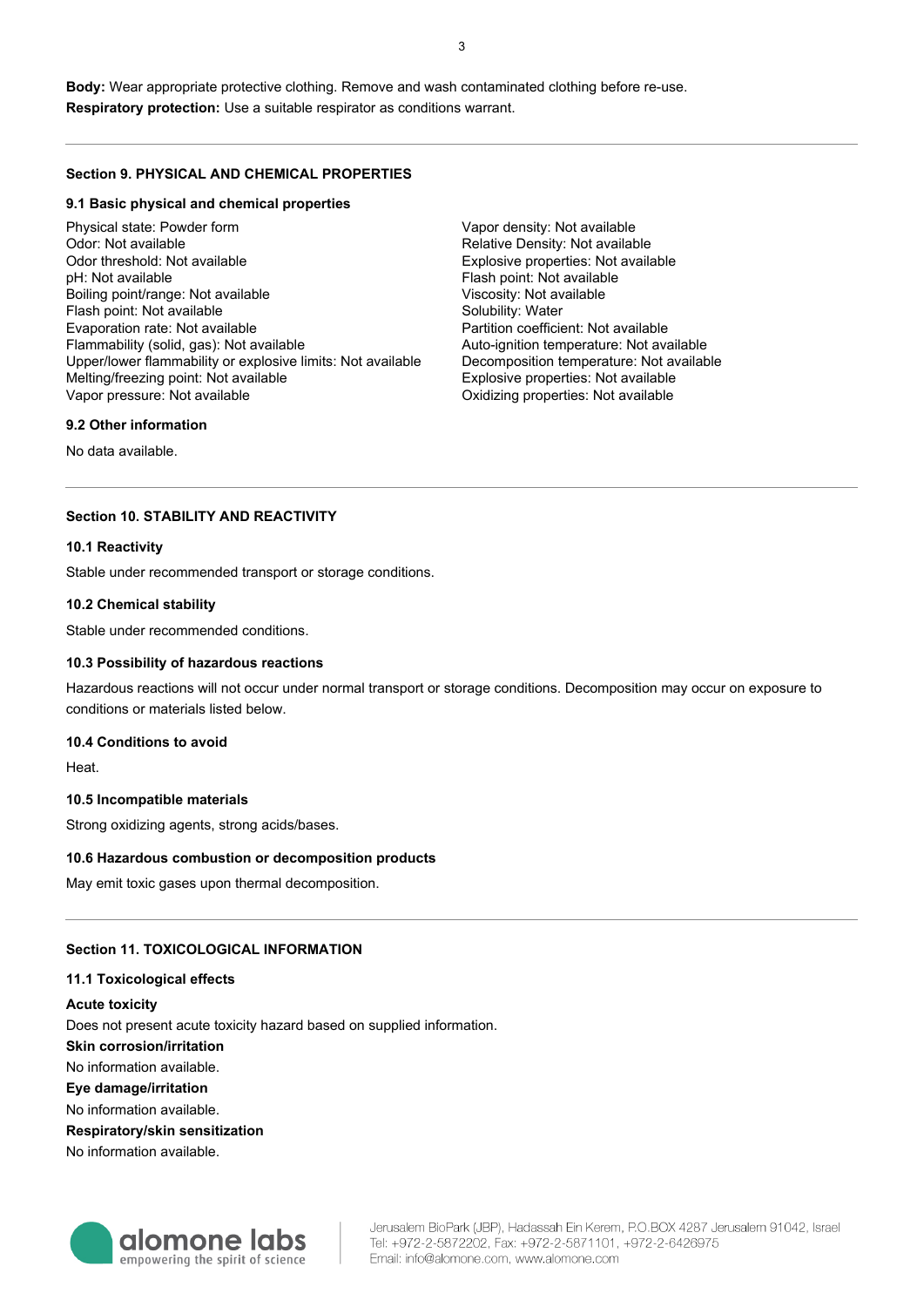# **Mutagenicity** No information available. **Carcinogenicity** No information available. **Reproductive toxicity** No information available. **Aspiration/inhalation exposure** No information available. **Routes of exposure/symptoms** Inhalation: There may be irritation of the throat with a feeling of tightness in the chest. Ingestion: There may be irritation of the throat. Skin: There may be mild irritation at the site of contact. Eyes: There may be irritation and redness.

## **Section 12. ECOLOGICAL INFORMATION**

**12.1 Toxicity**

No data available.

**12.2 Persistence and degradability**

No data available.

## **12.3 Bio-accumulative potential**

No data available.

### **12.4 Mobility in soil**

No data available.

### **12.5 Results of PBT and vPvB assessment**

No data available.

## **12.6 Other adverse effects**

No data available.

## **Section 13. DISPOSAL CONSIDERATIONS**

## **13.1 Waste methods**

### **Product**

Transfer to a suitable container and arrange for collection by specialized disposal company in accordance with federal, state and local environmental control regulations.

### **Contaminated packaging**

Dispose in a regulated landfill site or other method for hazardous or toxic waste in accordance with federal, state and local environmental control regulations.

## **Section 14. TRANSPORT INFORMATION**

**ADR** Not dangerous goods. **IATA** Not dangerous goods. **DOT** Not dangerous goods. **TGD** Not dangerous goods.